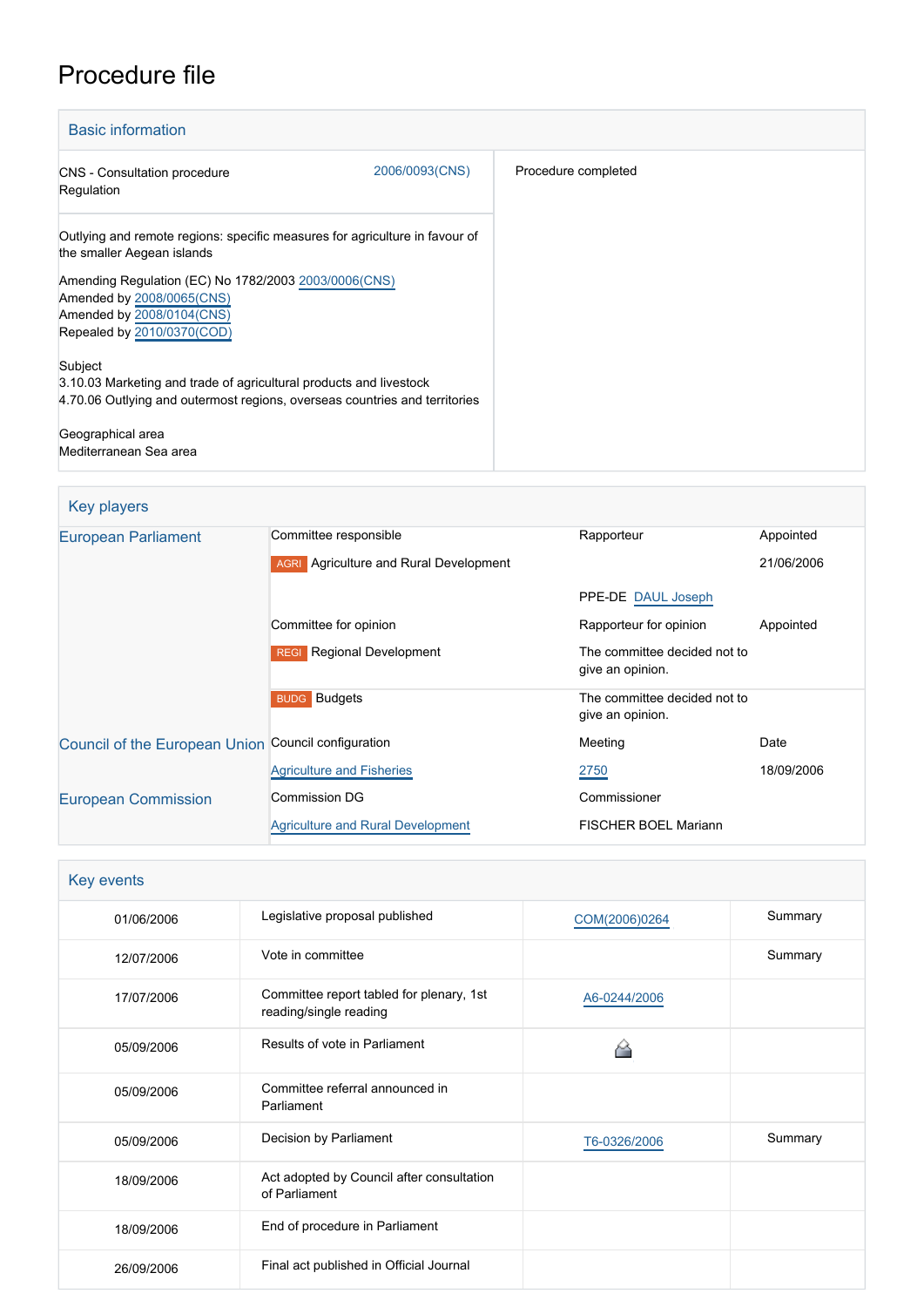| <b>Technical information</b> |                                                                                                                                               |
|------------------------------|-----------------------------------------------------------------------------------------------------------------------------------------------|
| Procedure reference          | 2006/0093(CNS)                                                                                                                                |
| Procedure type               | CNS - Consultation procedure                                                                                                                  |
| Procedure subtype            | Legislation                                                                                                                                   |
| Legislative instrument       | Regulation                                                                                                                                    |
|                              | Amending Regulation (EC) No 1782/2003 2003/0006 (CNS)<br>Amended by 2008/0065(CNS)<br>Amended by 2008/0104(CNS)<br>Repealed by 2010/0370(COD) |
| Legal basis                  | EC Treaty (after Amsterdam) EC 036; EC Treaty (after Amsterdam) EC 037                                                                        |
| Stage reached in procedure   | Procedure completed                                                                                                                           |
| Committee dossier            | AGRI/6/37522                                                                                                                                  |

#### Documentation gateway

| Legislative proposal                                               | COM(2006)0264                                      | 02/06/2006 | <b>EC</b> | Summary |
|--------------------------------------------------------------------|----------------------------------------------------|------------|-----------|---------|
| Committee draft report                                             | PE376.313                                          | 22/06/2006 | EP        |         |
| Committee report tabled for plenary, 1st<br>reading/single reading | A6-0244/2006                                       | 17/07/2006 | EP        |         |
| Text adopted by Parliament, 1st reading/single<br>reading          | T6-0326/2006                                       | 05/09/2006 | EP        | Summary |
| Implementing legislative act                                       | 32006R1914<br>OJ L 365 21.12.2006, p.<br>0064-0075 | 20/12/2006 | EU        | Summary |
| Follow-up document                                                 | COM(2011)0919                                      | 21/12/2011 | EC        | Summary |

# Additional information National parliaments **[IPEX](http://www.ipex.eu/IPEXL-WEB/dossier/dossier.do?code=CNS&year=2006&number=0093&appLng=EN)** European Commission **[EUR-Lex](http://ec.europa.eu/prelex/liste_resultats.cfm?CL=en&ReqId=0&DocType=CNS&DocYear=2006&DocNum=0093)**

| Final act                                                                |  |
|--------------------------------------------------------------------------|--|
| <b>Regulation 2006/1405</b><br>OJ L 265 26.09.2006, p. 0001-0007 Summary |  |

## Outlying and remote regions: specific measures for agriculture in favour of the smaller Aegean islands

PURPOSE : to rationalise, with a view to improve their effectiveness, the measures applicable to the Aegean Islands, in particular through the establishment of programmes providing for the application of the specific supply arrangements and of measures in favour of local agricultural production in a form which is to most appropriate to the needs of the region concerned.

PROPOSED ACT : Council Regulation.

CONTENT : Council Regulation 2019/93/EEC introduces specific measures for the smaller Aegean islands concerning certain agricultural products. These measures have proven to be effective in promoting agriculture and securing supplies to these islands.

On the other hand, the administration of these arrangements leaves something to be desired. The management of the two strands of the scheme, i.e. the specific supply arrangements and support for local lines of production in the smaller Aegean islands, has proven somewhat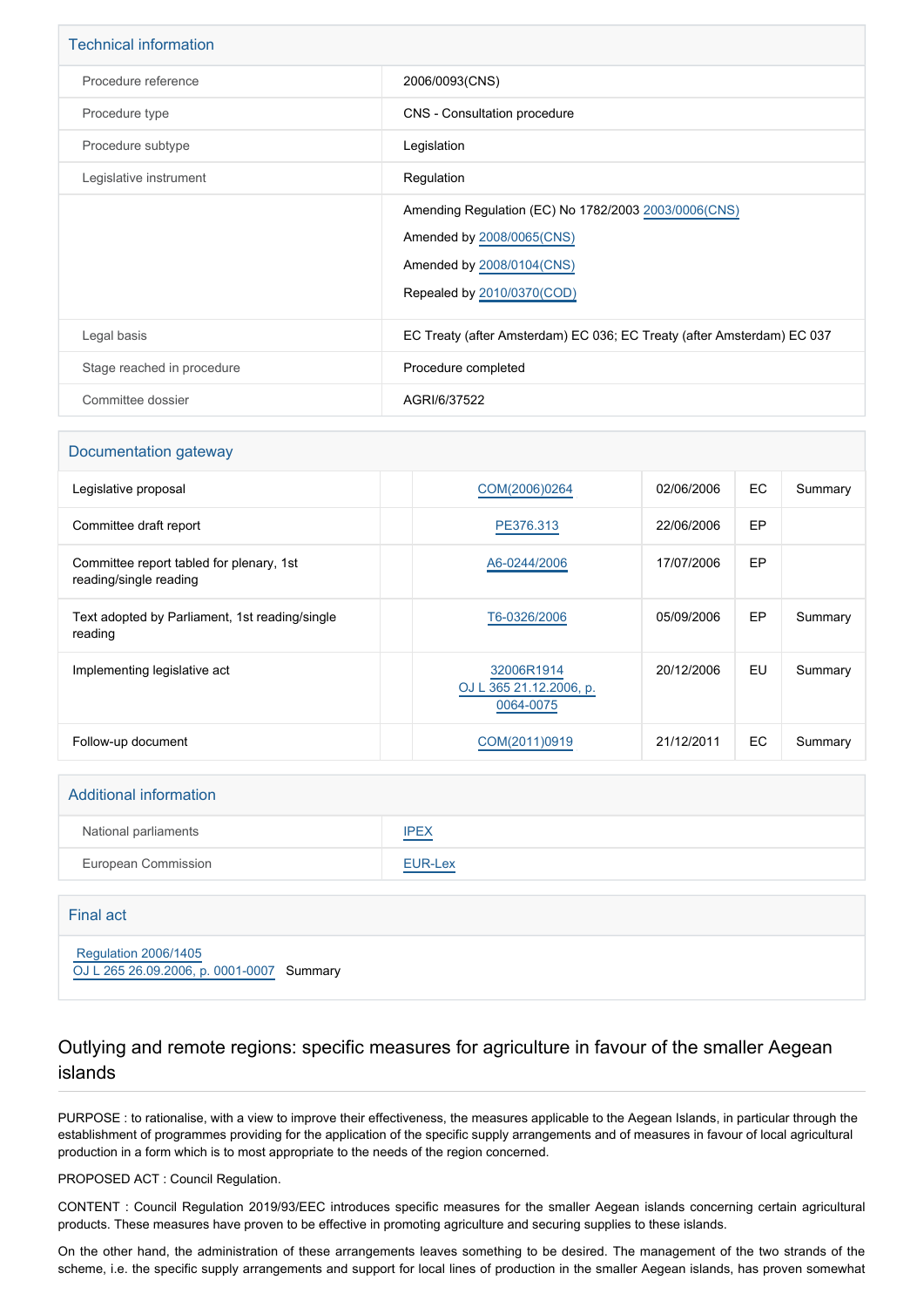inflexible. Adapting the supply balances to take account of even small fluctuations in demand requires the Commission to adopt legislation.

The arrangements for supporting local lines of production are, moreover, fragmented into several (micro-) measures established by the said Council regulation. It is not possible to adjust these measures without an inter-institutional legislative procedure, which slows down Community action and hampers attempts to react as quickly as possible to specific situations in the smaller Aegean islands, even though often only modest sums are involved.

In this respect, it is, therefore, proposed to change the philosophy behind the way assistance is provided for these smaller islands; by encouraging participation in decision making and speeding up the response to their specific needs.

This Regulation provides for the submission by Greece of one programme concerning the smaller Aegean islands. This programme will include a section on the specific supply arrangements for those agricultural products which are essential in the smaller Aegean islands for human consumption, as agricultural inputs or for processing, and another section on support for local production.

The Regulation does not affect the sources of financing or the intensity of Community support.

The Community will finance the programme under the EAGGF Guarantee Section at 100% up to an annual ceiling established in the Council Regulation. Part of this aid will have to be reserved for local agricultural production.

For further information concerning the financial implications of this measure, please refer to the financial statement.

## Outlying and remote regions: specific measures for agriculture in favour of the smaller Aegean islands

 The committee adopted the report by its chair, Joseph DAUL (EPP-ED, FR), approving unamended - under the consultation procedure - the proposed regulation laying down specific measures for agriculture in favour of the smaller Aegean islands and amending Regulation (EC) No 1782/2003.

## Outlying and remote regions: specific measures for agriculture in favour of the smaller Aegean islands

The European Parliament adopted a resolution drafted by Joseph DAUL (EPP-ED, FR), by 555 votes in favour to 25 against with 19 abstentions, and approved the Commission?s proposal.

## Outlying and remote regions: specific measures for agriculture in favour of the smaller Aegean islands

PURPOSE: to offer special agricultural support measures to the Aegean islands.

LEGISLATIVE ACT: Council Regulation 1405/2006/EC laying down specific measures for agriculture in favour of the smaller Aegean islands and amending Regulation 1782/2003/EC.

CONTENT: this Regulation lays down specific measures needed to help remedy the difficulties faced by the Aegean islands due to their remote geographical location. The term ?smaller island?, in this instance, refers to any island in the Aegean sea other than Crete and Evia. The Community support programme includes specific supply arrangements and specific measures to assist local lines of agricultural production. An annex to the Regulation lists all the agricultural products applying to the application of the provisions laid out in this Regulation.

#### Specific supply measures:

The Greek authorities are to draw up, annually, a ?supply balance? report in which the quantity of the agricultural products needed to meet the supply requirements are stated. The supply balance report will require Commission approval before it is implemented. A separate balance may be drawn up to help meet the needs of undertakings, packaging and processing products and for traditional consignments to the rest of the Community or for export. The amount of aid is fixed and takes account of additional costs associated with marketing, specific needs, traditional trade flows and the economic aspect of the proposed aid. Products may be exported to third countries or to the Community under certain conditions, including reimbursement of aid received under the specific supply arrangements. Further, it will be possible for the smaller Aegean islands to export those products which have benefited from the specific supply arrangements to third countries or to the rest of the Community. No export refund shall be granted for the products thus exported.

Measures to assist local agricultural products:

The support programme contains measures to ensure the continuity of local lines of agricultural production. The programme will be established at the geographical level deemed most appropriate by the Greek authorities. The programme, which has to be compatible with Community law and the Common Agricultural Policy, will list:

- a quantified description of the current agricultural production situation;
- a description of the strategy proposed ? including the priorities selected, the objectives quantified and an appraisal showing the expected economic, environmental and social impact;
- a schedule for the implementation of the measures and a general indicative financing table showing the resources that may be adopted;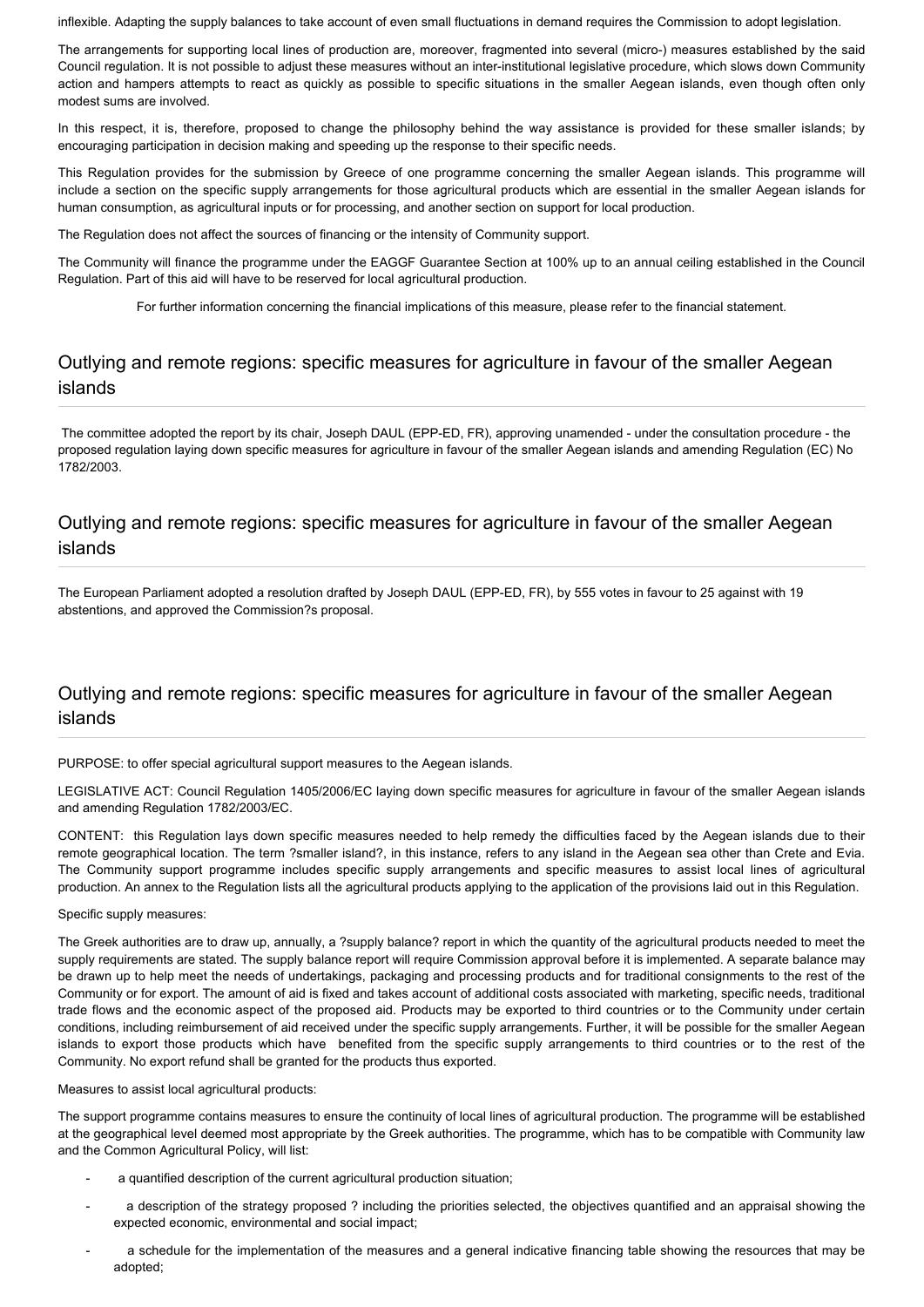- proof of compatibility and consistency;
- steps taken to ensure an efficient and effective implementation of the programme;
- a designated authority responsible for implementing the programme.

#### Accompanying measures:

For agricultural products to which Articles 87, 88 and 89 of the Treaty apply, the Commission may authorise operating aid. In addition, Greece may grant additional financing for the implementation of the support programme.

#### Financial provisions:

For the ?Community support programme? as well as the ?specific supply arrangements? the Community will finance the measures up to a maximum annual amount of EUR 23.93 million. For the annual specific supply arrangements, the amount may not exceed EUR 5.47 million.

Lastly, no later than the 15 February each year, Greece must communicate the appropriations it intends to use in the following year. No later than 30 June each year it must also report on the implementation of the measures to the Commission. No later than 31 December 2011, the Commission will submit a general report on the impact of action taken under this Regulation.

#### ENTRY INTO FORCE: 3 October 2006.

APPLICATION: 1 January 2007. Provisions on state aid, additional Greek funding, the draft support programme and implementing rules will apply as from 1 January 2007.

### Outlying and remote regions: specific measures for agriculture in favour of the smaller Aegean islands

ACT: Commission Regulation 1914/2006/EC laying down detailed rules for applying Council Regulation 1405/2006/EC laying down specific measures for agriculture in favour of the smaller Aegean islands.

CONTENT: this Regulation lays down detailed rules for implementing Regulation 1405/2006/EC, particularly as regards the programme relating to specific supply arrangements for the smaller Aegean islands as provided for in Chapter II of that Regulation and measures to support local production in those islands as provided for in Chapter III of that Regulation.

ENTRY INTO FORCE: 24.12.2006.

APPLICABLE FROM: 01.01.2007.

## Outlying and remote regions: specific measures for agriculture in favour of the smaller Aegean islands

In accordance with Regulation (EC) No 1405/2006, the Commission presents its first report on the impact of the 2006 reform of the scheme of specific measures for agriculture in favour of the smaller Aegean islands.

To recall, the smaller Aegean islands benefit from a specific aid scheme to promote local production and to help with the supply of essential products, namely the PIME scheme (Petites Iles de la Mer Egée - small Aegean islands). Specific measures in favour of the PIME were introduced with Council Regulation (EEC) No 2019/93, which was repealed and replaced by Council Regulation (EC) No 1405/2006 when the PIME scheme was reformed.

Programming and partnership approach since the reform: the report states that the increased flexibility towards the gradual adaptation of the programme to actual local needs by means of annual amendments is judged very positively. In a context of market and climatic risks specific to these regions, it means that the support measures can be adapted rapidly to the actual requirements of the islands. Since its initial approval in 2006, the PIME programme has been amended twice, in 2008 and in 2010.

Whilst there has been a decrease in the administrative burden since 2007, national and local authorities still consider the administration of this scheme to be too complex, given the number of islands and the lack of administrative staff on some islands (rendering checks difficult in particular). Overall, the cost of administering the PIME scheme remains high in comparison with the financial scale of the aid provided under the scheme (especially for the SSA and regarding the issue of small consignments).

Specific supply arrangements (SSA): overall, the SSA have had a positive impact with regard to improving the frequency and the regularity of supply to the islands throughout the year (regular supply of cattle feed) despite occasional shortages due to limited transport and stock capacities. However, the arrangements are less effective for the most remote islands, compared to the islands that are close to mainland Greece.

In general, since the 2006 reform, the PIME have been making less use of the SSA, due to Greece's decision to restrict the SSA budget so as to divert the funds to SLP measures.

Supporting Local Production (SLP): the three sectors of olive, honey and Chios mastic account for two thirds of the envelope for SLP measures. Since the 2006 reform, SLP measures have maintained farmers income by covering part of their production costs. In a context where economic opportunities are few and far between and farms very small-scale, this aid helps maintain activities which might otherwise no longer be attractive for farmers. Greece considers it vital to maintain aid coupled to production, given the importance of the traditional production activities and of the quality products with high value-added in economic, social and environmental terms but also culturally (quality products that encapsulate the islands identity).

Without the possibility of partial coupling, there would be a serious risk that farmers would stop producing some crops, particularly as regards the olive oil sector which is the predominant crop on the islands.